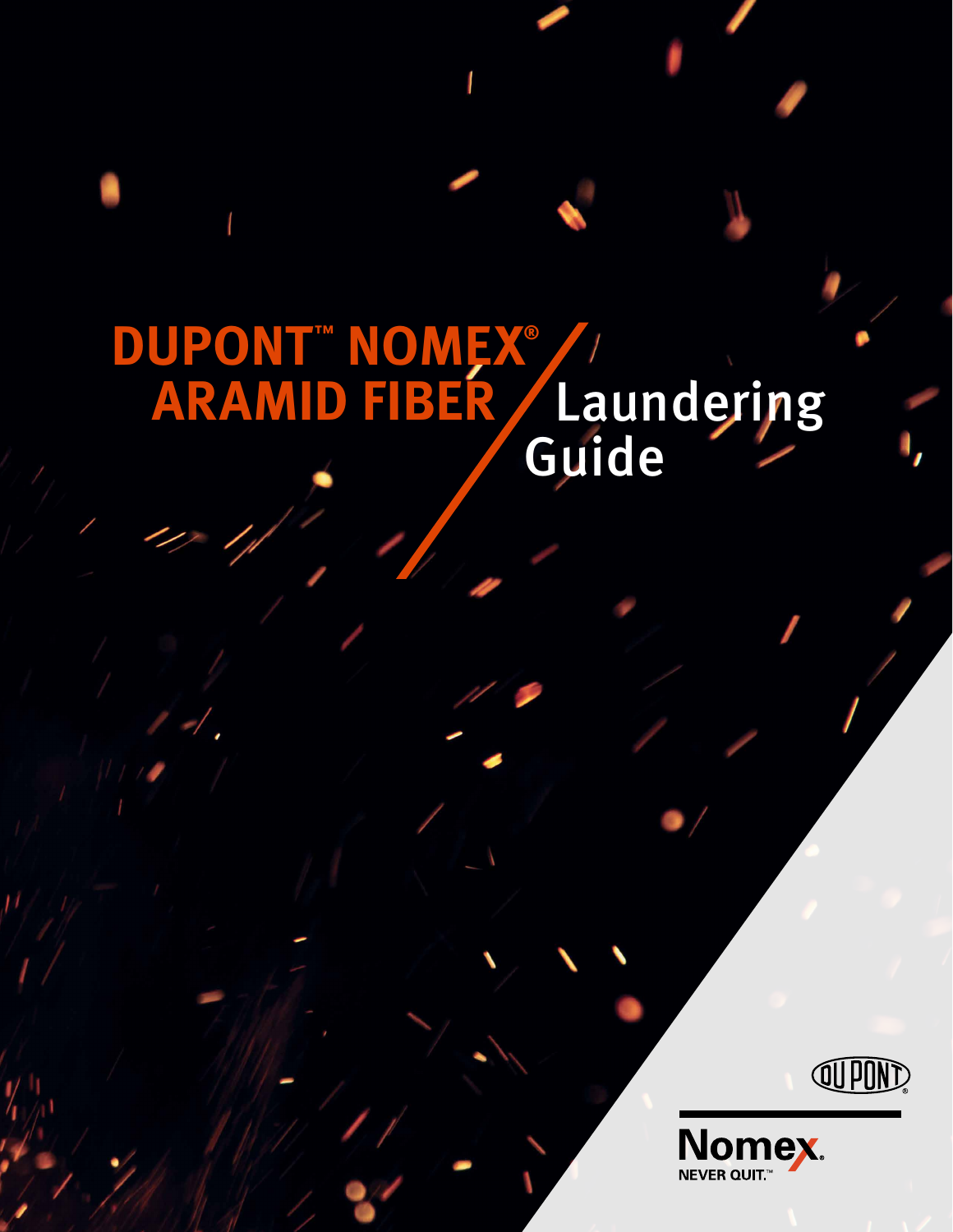## **TABLE OF CONTENTS**

| Section I: Introduction to DuPont" Nomex® Aramid Fiber                                                     |
|------------------------------------------------------------------------------------------------------------|
| General information  1                                                                                     |
| <b>Section II: Commercial Laundering Garments Made of</b><br><b>DuPont" Nomex<sup>®</sup> Aramid Fiber</b> |
|                                                                                                            |
|                                                                                                            |
|                                                                                                            |
|                                                                                                            |
|                                                                                                            |
|                                                                                                            |
| Softeners, anti-stats and wicking agents 2                                                                 |
| Non-durable water and oil repellents  3                                                                    |
|                                                                                                            |
|                                                                                                            |
|                                                                                                            |
| Prevention of soil redeposition  3                                                                         |
|                                                                                                            |
|                                                                                                            |
| Softeners, anti-stats and wicking agents 3                                                                 |
|                                                                                                            |
| Drying and finishing  4                                                                                    |
|                                                                                                            |
| Tumble dry conditioning/finishing 4                                                                        |
| Wet-to-dry type tunnel drying/finishing 4                                                                  |
| Dry-to-dry type tunnel drying/finishing  4                                                                 |
|                                                                                                            |
| <b>Section III: Home Laundering Garments Made of</b><br><b>DuPont" Nomex<sup>®</sup> Aramid Fiber</b>      |
| General guidelines  5                                                                                      |
|                                                                                                            |
|                                                                                                            |
| Preparing the wash load 5                                                                                  |
|                                                                                                            |

| Wash water temperature  5                                                                                                           |
|-------------------------------------------------------------------------------------------------------------------------------------|
|                                                                                                                                     |
| Water and water conditioners  5                                                                                                     |
|                                                                                                                                     |
| Fabric softeners and anti-stats  5                                                                                                  |
|                                                                                                                                     |
|                                                                                                                                     |
|                                                                                                                                     |
|                                                                                                                                     |
| <b>Section IV: Dry Cleaning Garments Made of</b><br><b>DuPont" Nomex<sup>®</sup> Aramid Fiber</b>                                   |
|                                                                                                                                     |
| <b>Section V: Removing Spots and Other Non-Standard</b><br><b>Contaminants from Garments Made of DuPont" Nomex®</b><br>Aramid Fiber |

| General guidelines  8 |  |  |  |  |  |  |  |  |  |  |  |  |  |  |  |  |  |  |  |  |  |  |  |  |  |  |  |
|-----------------------|--|--|--|--|--|--|--|--|--|--|--|--|--|--|--|--|--|--|--|--|--|--|--|--|--|--|--|
|-----------------------|--|--|--|--|--|--|--|--|--|--|--|--|--|--|--|--|--|--|--|--|--|--|--|--|--|--|--|

### **Section VI: Appendix**

Source list for commercial laundering products ..... 9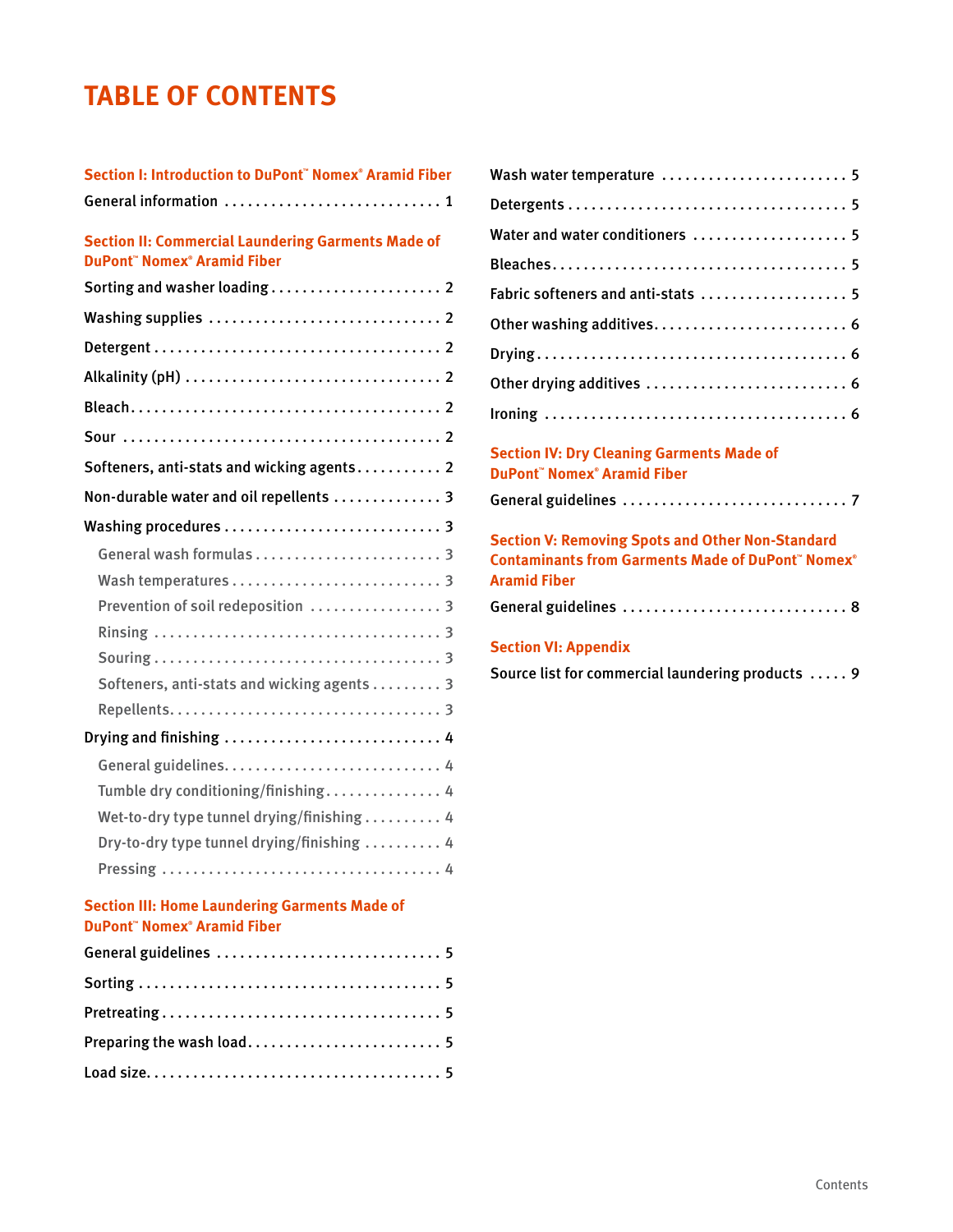## **SECTION I: INTRODUCTION TO DUPONT™ NOMEX® ARAMID FIBER**

#### **General information**

Nomex® aramid fiber has been used in garments for 50 years for protection against threats from fire, heat and arc flash. Over time, the line of Nomex® products has expanded and evolved to include blends like Nomex® with Kevlar® , other inherently flame resistant (FR) materials and static-dissipative fibers. The family of Nomex® aramid fibers for thermal protective apparel now includes:

- Nomex<sup>®</sup> IIIA, a blend of Nomex®, Kevlar® and a static-dissipative fiber
- Nomex<sup>®</sup> III, a blend of Nomex<sup>®</sup> and Kevlar<sup>®</sup>
- Nomex® MHP, an engineered blend of materials offering inherent multi-hazard protection against heat, flame, electric arc and small molten metal splash
- DuPont™ Protera® , a unique blend of inherent materials designed for both electric arc and flash fire protection
- Producer-colored Nomex® fibers, featuring inherent flame resistance with built-in color that can be blended with other materials
- 100% Nomex® T-450, used in its natural, undyed state or dyed for sewing thread
- Nomex® filament with higher strength and chemical resistance compared to staple spun yarn, available in natural white or producer colors

Properly dyed and finished garments made of Nomex® aramid fiber are inherently flame resistant, meaning the flame resistance is a permanent or inseparable attribute of the fibers that cannot be washed out or worn away. No laundry procedures are known that remove the flame resistance of Nomex®. However, thermal protection can be compromised if there are flammable contaminants, stains or soiling on the garment or fabric from which it is made. Even though garments made of Nomex® are inherently flame resistant, flammable contaminants, such as oil or grease, on the clothing can ignite and burn until consumed, thus increasing potential burn injury to the wearer.

Laboratory tests have shown that the procedures recommended in this guide are effective in removing oil-based soils from garments while minimizing the impact on colorfastness and wear life. Users of garments made of Nomex® should ensure that the techniques they use achieve similar results. Please refer to the manufacturer's laundering and care instructions for turnout gear and firefighter protective hoods made with Nomex®.

This guide is intended to provide general recommendations on conditions and products for laundering garments made of Nomex<sup>®</sup>. Throughout the remainder of this guide, all variations of Nomex® and blends of Nomex® will be referred to as Nomex®. The products, under conditions described in this guide, performed well in laboratory evaluations; other conditions and products may provide equivalent results.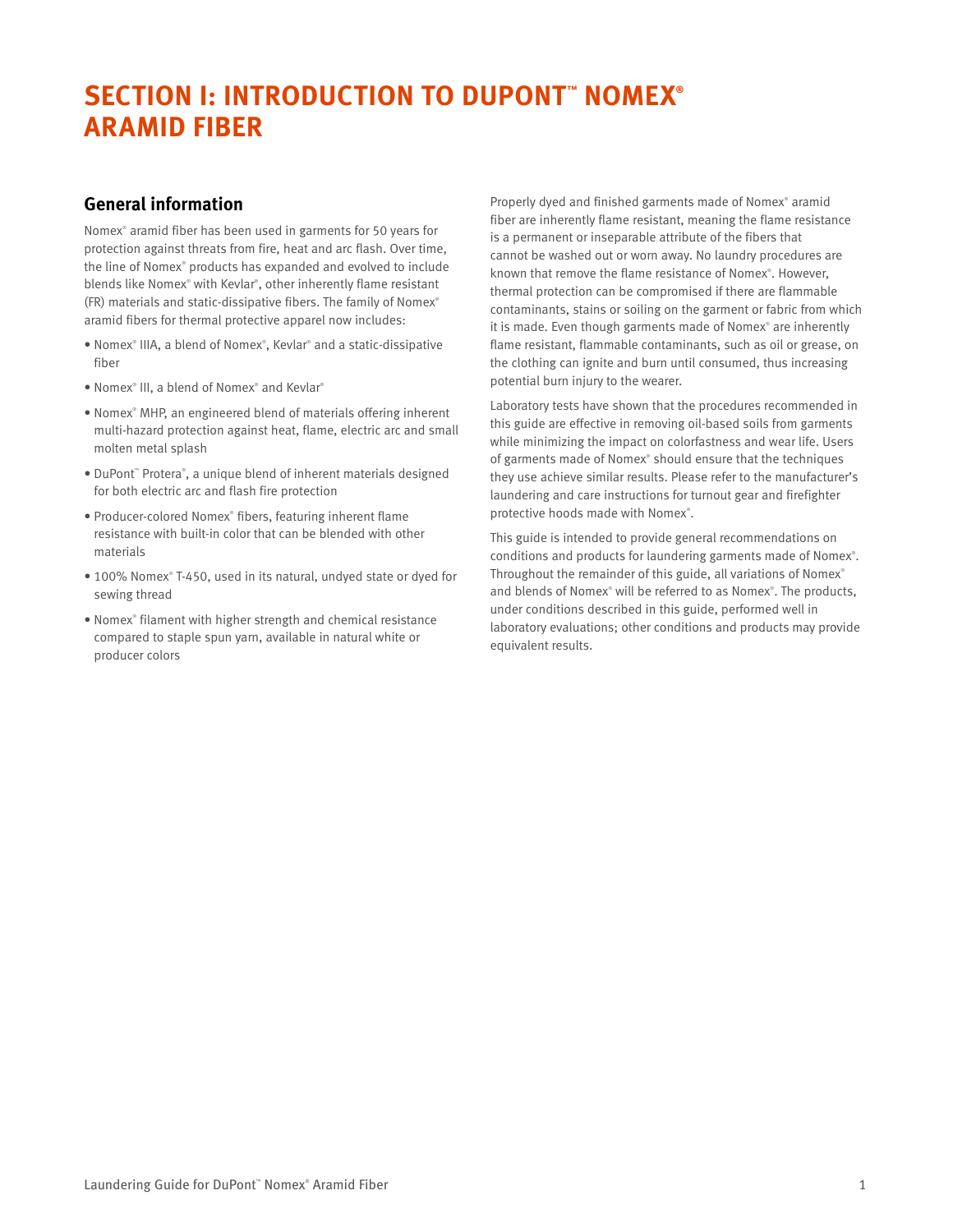## **SECTION II: COMMERCIAL LAUNDERING GARMENTS MADE OF DUPONT™ NOMEX® ARAMID FIBER**

#### **Sorting and washer loading**

Garments made of Nomex® should be washed separately from other clothing made of flammable fibers, such as cotton, to avoid contamination. Dark colored clothing made of Nomex<sup>®</sup> should be sorted and washed separately from very light shades or undyed clothing to avoid possible staining of light colored clothing.

To ensure thorough cleaning, washer loads for garments made of Nomex® should be approximately 2/3 the weight of loads recommended by the washing machine manufacturer.

## **Washing supplies**

A source list for industrial laundering products is presented in Section VI: Appendix. Other products also may provide acceptable results.

## **Detergent**

Many commercial and industrial detergent formulations have been evaluated in the laboratory for their cleaning effectiveness and impact on wash-fastness. Tests show that formulations designed for use at a temperature of 140°F (60°C) or less—such as high surfactant, low-alkalinity products—adequately clean Nomex® and provide the best fabric color retention. The use of soaps for laundering Nomex® is not recommended due to the potential formation of insoluble residue with hard water. Soap residue may be flammable and could adversely affect the thermal protective performance of the garment.

## **Alkalinity (pH)**

Detergents with pH values ranging from 9 to 11 have been found to effectively lift dirt and oil from Nomex® fiber. The use of higher wash temperatures and detergent formulations with higher alkalinity will improve cleaning; however, these harsher conditions can negatively impact the colorfastness of the garments. Users must choose appropriate laundering conditions to maintain the desired balance between garment cleanliness and color retention.

## **Bleach**

Only oxygen-based bleach is recommended for use on garments made of Nomex® —chlorine bleach should not be used. Although chlorine bleach will not affect the inherent flame resistance of Nomex® , it may cause loss of strength and color in clothing over time.

#### **Sour**

When laundering items made of Nomex® , the use of a sour after thorough rinsing helps ensure that any remaining traces of alkalinity are neutralized. This eliminates the possibility of skin irritation.

### **Softeners, anti-stats and wicking agents**

Softeners, anti-stats and wicking agents perform useful and often highly desirable functions when applied to the load in the last commercial laundering operation. Flammable materials added when laundering FR garments have the potential to remain on the garment and have a negative effect on the thermal protection of the garment. The impact of fabric softeners, wicking agents and anti-stats should be evaluated at the intended use level prior to routine use.

- *Fabric softeners* impart a softer hand to the fabric and assist in wrinkle removal when articles made of Nomex® are tunnel or tumble dried.
- *Anti-stats* reduce the effects of nuisance static electricity, such as clinging and lint pick-up. Nuisance static is fairly common with textiles, especially in low-humidity environments. Under normal conditions, garments made of Nomex® IIIA, Nomex® MHP and Protera® do not require the use of anti-stats because these products already contain a proprietary static-dissipative fiber.

 *NOTE: Although certain anti-stats can provide a high degree of static control when properly applied in the washer, they cannot ensure safety in situations where a discharge of static electricity could create a hazard to life or property, such as in an explosive or highly flammable environment. For this reason, it is important that personnel and equipment be properly grounded for maximum safety.*

• *Wicking agents* help fabrics adsorb and spread moisture. Experience suggests that these characteristics contribute to comfort in warm, humid environments by helping to rapidly dissipate perspiration, thereby taking full advantage of the cooling effect of evaporation.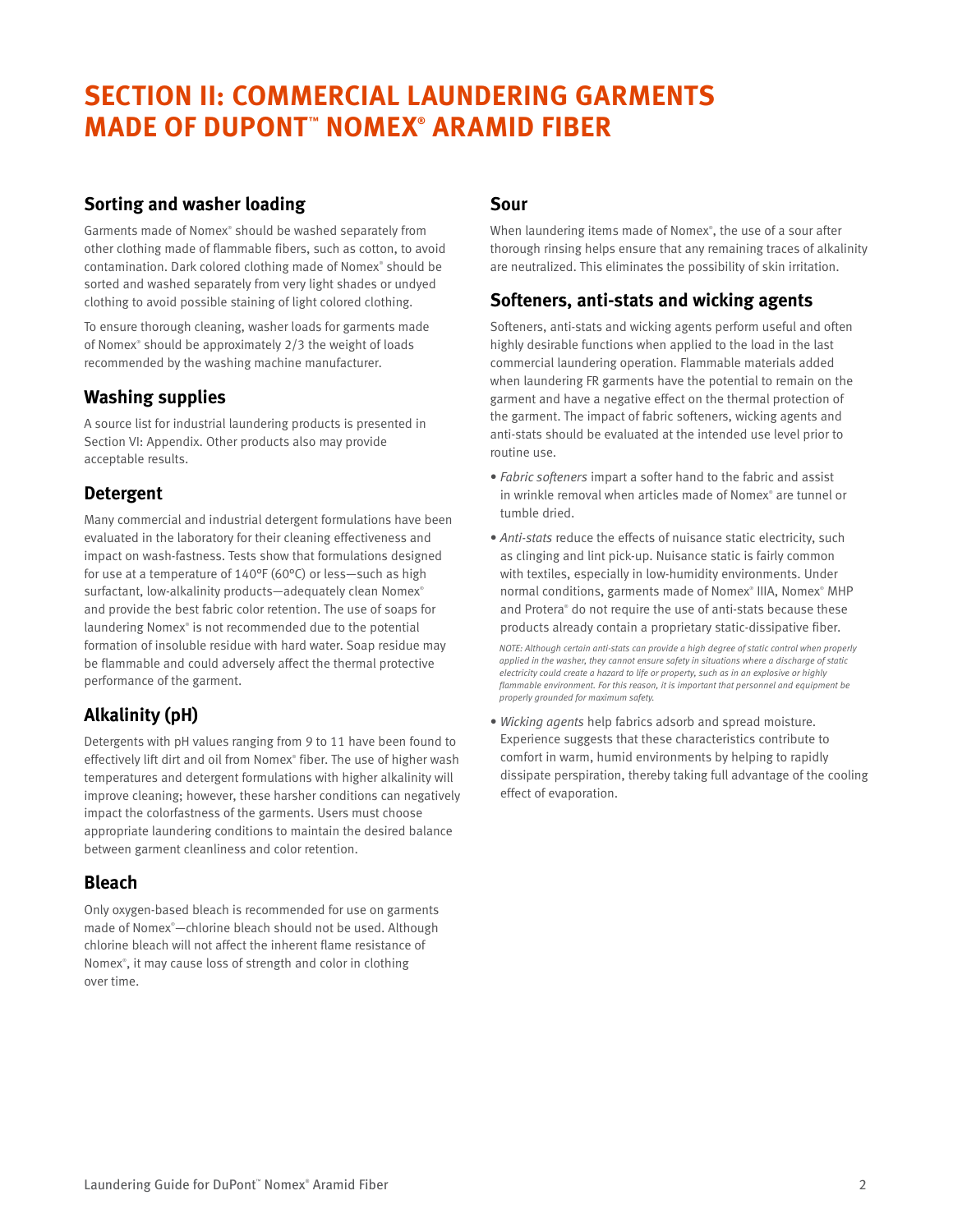## **SECTION II: COMMERCIAL LAUNDERING GARMENTS MADE OF DUPONT™ NOMEX® ARAMID FIBER**

#### **Non-durable water and oil repellents**

Water and oil repellency may be a desirable feature in some industrial applications. If the original fabric has not been treated with a repellent, water and oil repellency can be obtained by using sprays or laundry-applied chemicals. Laboratory tests have shown that fluorocarbon sprays, such as FIRELINE WINSOL GUARD 690 PLUS, when applied according to manufacturers' recommendations, will impart water and oil repellency to items made of Nomex<sup>®</sup> with minimal effect on the thermal protection of the garment. These materials will cause liquids to bead on the fabric surface and minimize wicking into the fabric. They will not, however, prevent liquids from being forced through the open structure of the fabric.

The use of these or other chemicals should be evaluated with respect to the particular oils and/or solvents encountered to determine if they meet the required chemical and thermal protective performance criteria. In addition, because these water repellents may wear away or wash out, retreatment may be necessary, especially after garment cleaning.

#### **Washing procedures**

#### General wash formulas

The products in the appendix have been developed to wash garments made of Nomex® . Modifications should be made to meet the needs of particular types of wash loads and other specific quality standards. Product suppliers should be contacted to achieve the most desired result.

#### Wash temperatures

Detergents are primarily designed to work at 140°F (60°C). At this temperature, these surfactant-based formulas effectively lift oils and soil while maximizing color retention. For heavily stained and oily garments made of Nomex® , a higher temperature wash formula may be required for adequate cleaning. The use of higher temperature formulas will not affect the inherent flame resistance of the clothing nor overall wear life. However, higher wash temperatures or alkalinity levels may adversely affect garment colorfastness. Where color loss is a concern, dry cleaning is an alternative method to remove heavy soil while minimizing color fading.

#### Prevention of soil redeposition

To improve soil removal and minimize soil redeposition in heavily soiled loads, add washing supplies to the suds cycle. Ensure that the concentration is kept high enough to keep the soil in suspension.

#### Rinsing

Garments made of Nomex® must be adequately rinsed to remove residual wash chemicals. Rinse cycles should be continued until the pH of the rinse closely approaches that of the water supply. To minimize washer-induced wrinkles, water temperature should be reduced in each succeeding rinse cycle until the last operation (sour), where it should be 90°F (32°C) or lower.

#### Souring

Residual alkalinity in garments made of Nomex® can cause skin irritation. To ensure that all traces of wash chemical alkalinity are neutralized, sour can be added to the final rinse cycle in the washer. Garments should not be rinsed additionally after the sour is added. Overuse of sours should be avoided because it will result in highly acidic fabrics. Any standard or buffered sour is acceptable for use with items made of Nomex® . Check the flame resistance properties before use.

#### Softeners, anti-stats and wicking agents

Generally, softeners and anti-stats are not permanently affixed to fabrics. Instead, they should be applied in the last washer operation, then reapplied at the end of each subsequent wash cycle. Most softeners and anti-stats are compatible with sours and can be applied in the sour bath. When applying any proprietary laundry product in the washer, it is essential to seek the supplier's advice on its exact use and possible effect on the flammability and thermal protection of the garment.

Although the use of anti-stats may not be required with garments made of Nomex® IIIA, Nomex® MHP or Protera® , the feel and wickability of such clothing can be improved with softeners and wicking agents.

#### Repellents

Some fabrics are treated with water repellents during the manufacturing operation prior to the fabrication of clothing. These treatments may last for many cleanings, but they are not considered permanent. Other repellents are available that can be applied during or after laundering to previously untreated garments, or to previously treated garments that have lost their repellency.

Repellent applications will reduce moisture wicking and can make garments that come in contact with the body less comfortable in hot, humid weather. In addition, repellent chemicals may be flammable. Before applying any repellent, it should be evaluated to determine if it will impact the thermal protective performance of the garment.

Repellents can reduce the penetration of oils, solvents and water through the fabric by causing them to bead-up on the fabric surface. The level of repellency depends on the type and level of the material being applied, as well as the characteristics of the soils coming into contact with the garment. Chemical or liquid splash protection for industrial work or laboratories requires a specially treated fabric or an appropriate secondary chemical barrier suit. Protective treatments added by other manufacturers to fabrics made of Nomex® may require special laundering procedures. Please refer to the manufacturer's laundering and care instructions.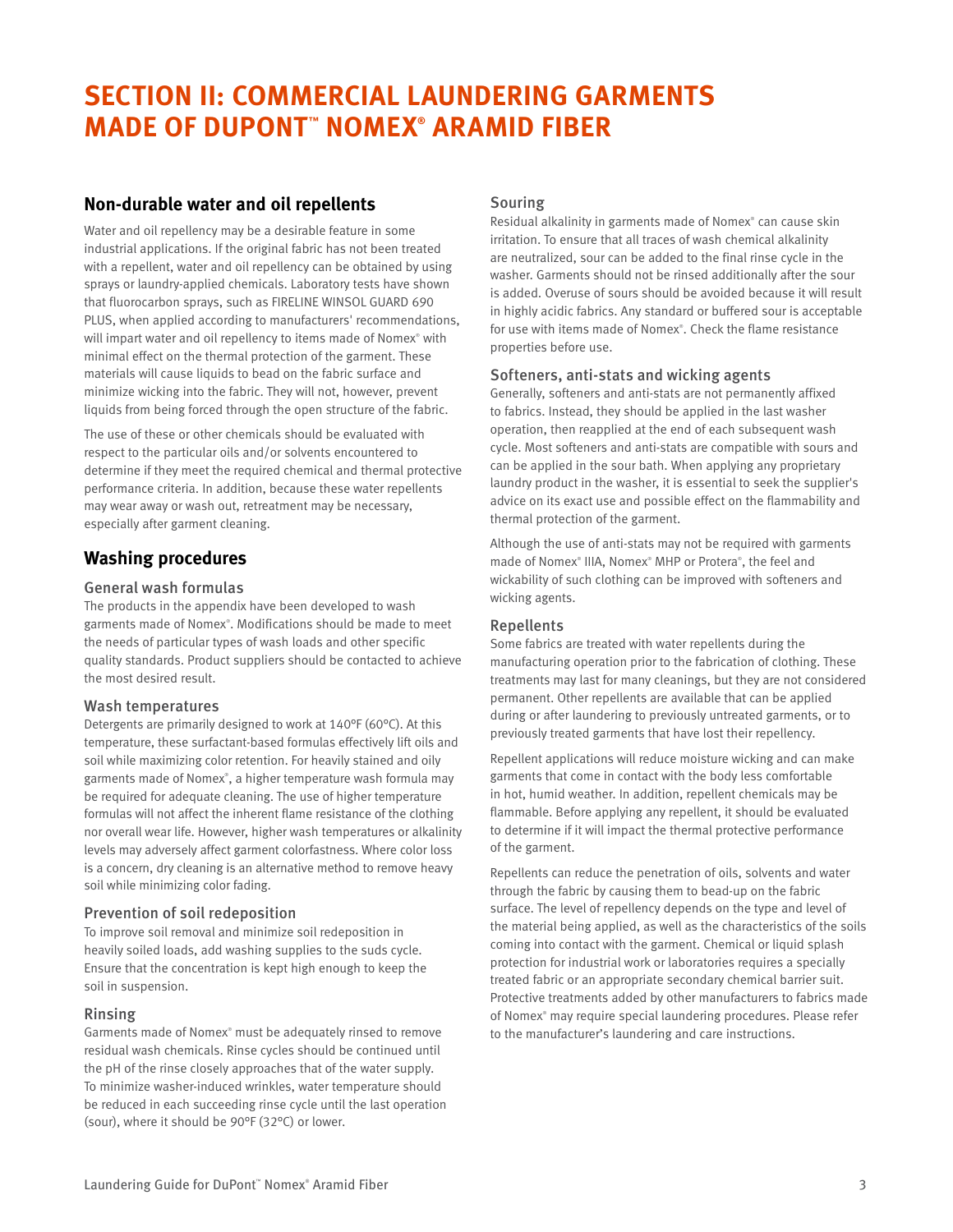## **SECTION II: COMMERCIAL LAUNDERING GARMENTS MADE OF DUPONT™ NOMEX® ARAMID FIBER**

### **Drying and finishing**

#### General guidelines

Garments made of Nomex<sup>®</sup> dry faster than many other FR garments and can be finished with good appearance using several methods. Economic savings are possible if drying and finishing are combined into one step, as with the wet-to-dry tunnel method.

No matter which method is chosen, every effort should be made to avoid introducing hard-set and unnecessary wrinkles during washing or extraction. For best results, garments should not be bagged. However, if bagging is necessary, the bags should not be filled to more than half their capacity to ensure that the items have adequate freedom of movement. Similarly, the washer should not be overloaded. After the break and suds cycles, the water temperature should gradually be reduced through several rinse cycles to avoid introducing "thermal shock" wrinkles, which can be very difficult to remove. The final operation (sour) should be carried out at a temperature of 90°F (32°C) or lower.

Garments should not be fully extracted unless they are to be pressed. If an extraction is used as a preliminary step to other finishing methods, items should be cold and subjected only to very brief and light hydraulic or centrifugal pressure. Extraction will reduce softener add-on by diminishing water carry-over; thus, a higher softener concentration in the final rinse will be required to achieve the desired add-on.

#### Tumble dry conditioning/finishing

In some instances, tumble dry conditioning is the only finishing necessary for garments made of Nomex® . Tumble dry conditioning also can be done prior to dry-to-dry tunnel finishing or pressing. Adequate tumbling action is necessary for good wrinkle removal; therefore, tumble dryers should not be overloaded. Clothing will dry rapidly and satisfactorily at exhaust air temperatures between 140°F (60°C) and 160°F (71°C). Garment temperature measured in the basket should not exceed 280°F (138°C). Excessive shrinkage and color loss can occur if higher temperatures are encountered. Tumbling without heat for an additional 10 minutes at the end of the drying cycle will cool the garments and help avoid dryerinduced wrinkles. To avoid set-in wrinkles, garments should not remain in a hot tumbler when it is not in motion, nor should they be folded or stacked.

#### Wet-to-dry type tunnel drying/finishing

With this method, wet items from the washer are hung on hangers, placed on a conveyor and passed through a tunnel containing forced air supplied at 300°F (149°C) dry bulb and 190°F (88°C) wet bulb. Garments subjected to this combination of heat and air movement dry and finish wrinkle free and ready to wear. Garment temperature should not exceed 280°F (138°C). After exiting the tunnel, clothing should hang freely and should not be compressed against other garments until they have cooled to below 100°F (38°C).

#### Dry-to-dry type tunnel drying/finishing

After being conditioned in a tumble dryer, garments can be hung on hangers and rapidly and continuously conveyed through an abbreviated finishing cabinet. Steam, heat and forced air agitation minimize wrinkles and allow processing in a short period of time.

#### Pressing

If pressing is required, a steam-heated hot head press is recommended with a steam pressure of 80 psig (325°F [163°C]) and a steam/bake/vacuum cycle of 5/10/5 seconds. If an electrically heated hot head is used, a temperature of 375°F (191°C) should be used for 20 seconds as a starting point. Garments should be examined for glazing and dye sublimation before adopting these methods on a commercial basis.





*Photo source: Laundering study with DuPont and FFT Technologies, LLC.* 

Garments made of Nomex® shown before and after commercial laundering. Laboratory tests have shown that the laundering procedures recommended in this guide are effective in removing oil-based soils from garments made of Nomex® while minimizing the impact on colorfastness and wear life.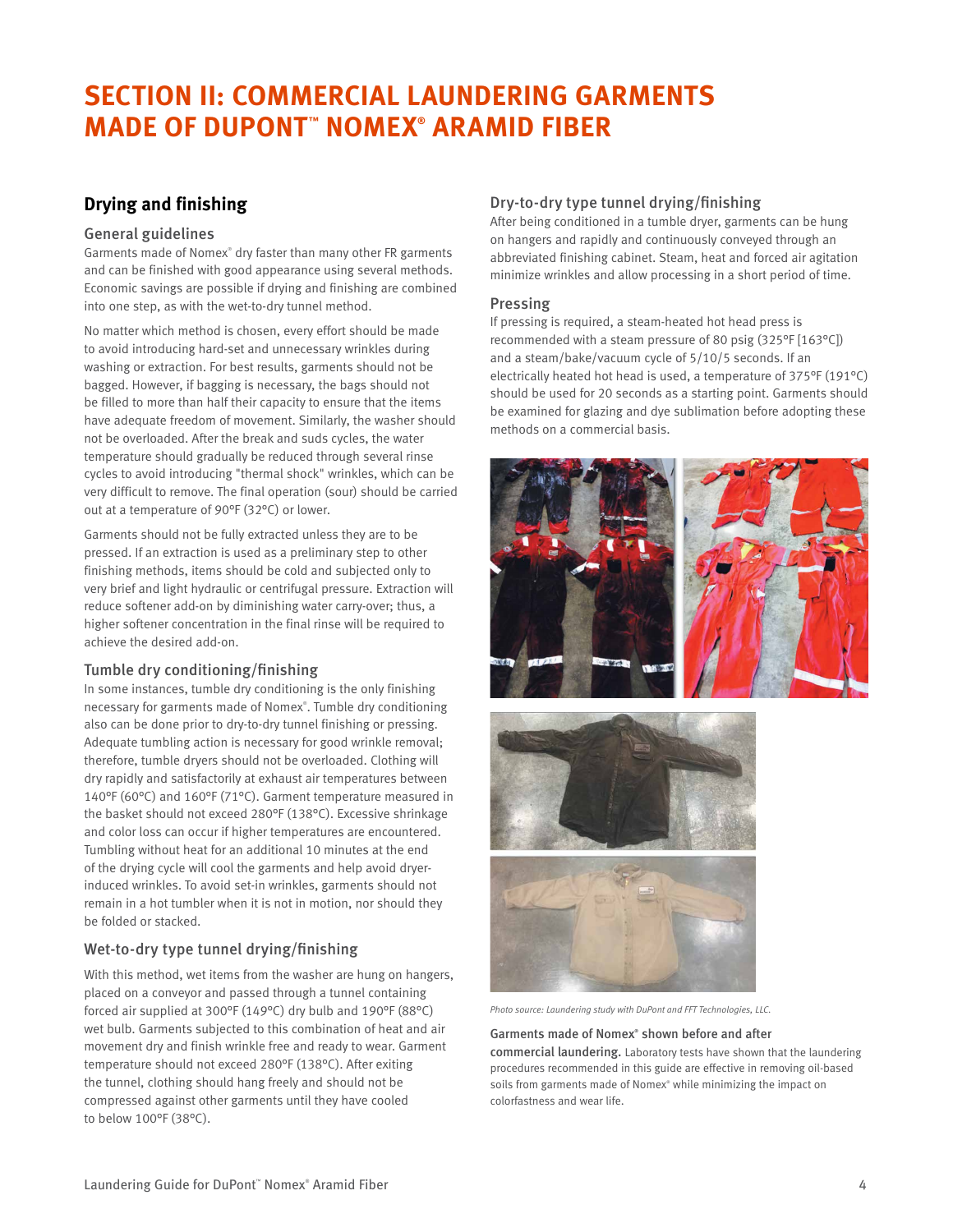## **SECTION III: HOME LAUNDERING GARMENTS MADE OF DUPONT™ NOMEX® ARAMID FIBER**

### **General guidelines**

Items made of Nomex® can be washed and dried by any conventional home method using normal household washers and dryers followed by hand ironing if necessary. No special technology is needed for home laundering garments made of Nomex®. However, for heavily soiled clothing, home laundry procedures may not remove the last traces of very heavy, widespread or ground-in soils, which may be flammable and could adversely affect the thermal protective performance of garments made of Nomex®.

If home laundering does not remove contaminants or contaminant build-up, garments should be dry cleaned or commercially laundered. When garments are contaminated by hazardous materials, only commercial or on-site laundering or dry cleaning should be used with the appropriate wastewater treatment techniques.

Adhering to the following procedures can help provide optimum cleaning.

## **Sorting**

Items made of Nomex® should be sorted and washed separately from other garments to prevent contamination with lint of flammable fibers such as cotton.

#### **Pretreating**

Stains, as well as deep soil lines on the collars and cuffs of garments, are more readily removed if pretreated. Stains should be pretreated at the earliest opportunity and sufficient time allowed for the pretreatment material to penetrate and loosen the soil. The heavily soiled or stained areas should be rubbed with a full strength, heavy-duty liquid detergent or any off-the-shelf laundry pretreatment product.

## **Preparing the wash load**

Before laundering garments made of Nomex® , pockets should be emptied, pants cuffs cleaned out and zippers closed.

## **Load size**

When laundering clothing made of Nomex® , it is important not to overload the machine. To ensure a cleaner wash and avoid setting wash wrinkles, the load size must allow clothes to move freely through the wash water and rinse cycle. Regardless of the machine's rated weight capacity, bulk—not weight—should be the limiting factor.

### **Wash water temperature**

Moderate soil levels may be removed adequately at normal wash water temperature settings. Heavily soiled and stained garments made of Nomex® require a higher water temperature setting. Using the steam setting on a home washer will not impact the inherent flame resistance of Nomex® ; however, prolonged use could cause color fading.

#### **Detergents**

Synthetic, heavy-duty liquid laundry detergents are recommended for washing items made of Nomex®. These detergents do a superior job of removing soils and are less likely than soap to form sticky deposits of lime soap curds, which are difficult to rinse out. Fattybased soaps should not be used. Underuse of detergent results in poor soil removal and frequently causes suspended soils to redeposit on the clothes. Failure to use a sufficient amount of detergent is the single greatest cause of inadequate home cleaning.

### **Water and water conditioners**

For best results, an adequate supply of "soft" water is required for home laundering garments made of Nomex® . "Hard" water contains minerals, such as calcium and magnesium salts, that combine with fatty-based soaps to form insoluble film, scum or curd. These insoluble contaminants are difficult to rinse from fabrics, may be flammable and could adversely affect the thermal protective performance of garments if not adequately removed. Soap is not recommended, but if it is used in hard wash water (more than approximately 7 grains/gal, 120 mg/L or 120 ppm), a nonprecipitating type of water conditioner should be added. Softening the water improves the quality of washing.

#### **Bleaches**

Only oxygen-based bleaches such as OxyClean™ should be used on clothing made of Nomex® . Chlorine bleach should not be used. Although chlorine bleach will not affect the inherent flame resistance of Nomex® , it may cause loss of strength and color in garments over time.

## **Fabric softeners and anti-stats**

Under normal conditions, garments made of Nomex® IIIA, Nomex® MHP and Protera® do not require the use of anti-stats because these products contain a proprietary static-dissipative fiber. Nevertheless, numerous washer- and dryer-applied fabric softeners are available for use in home laundering. These products improve the feel of items made of Nomex® and can reduce the nuisance effects of static electricity—such as lint pick-up and clinging—that are often experienced with fabrics. However, they are not as effective as antistatic treatments applied by an industrial or commercial laundering facility.

NOTE: Antistatic additives cannot ensure safety in situations where a discharge of static electricity could create a potential hazard to life or property. If clothing made of Nomex® will be worn in an area where explosive or highly flammable materials are present, it is important that personnel and equipment be properly grounded for maximum safety.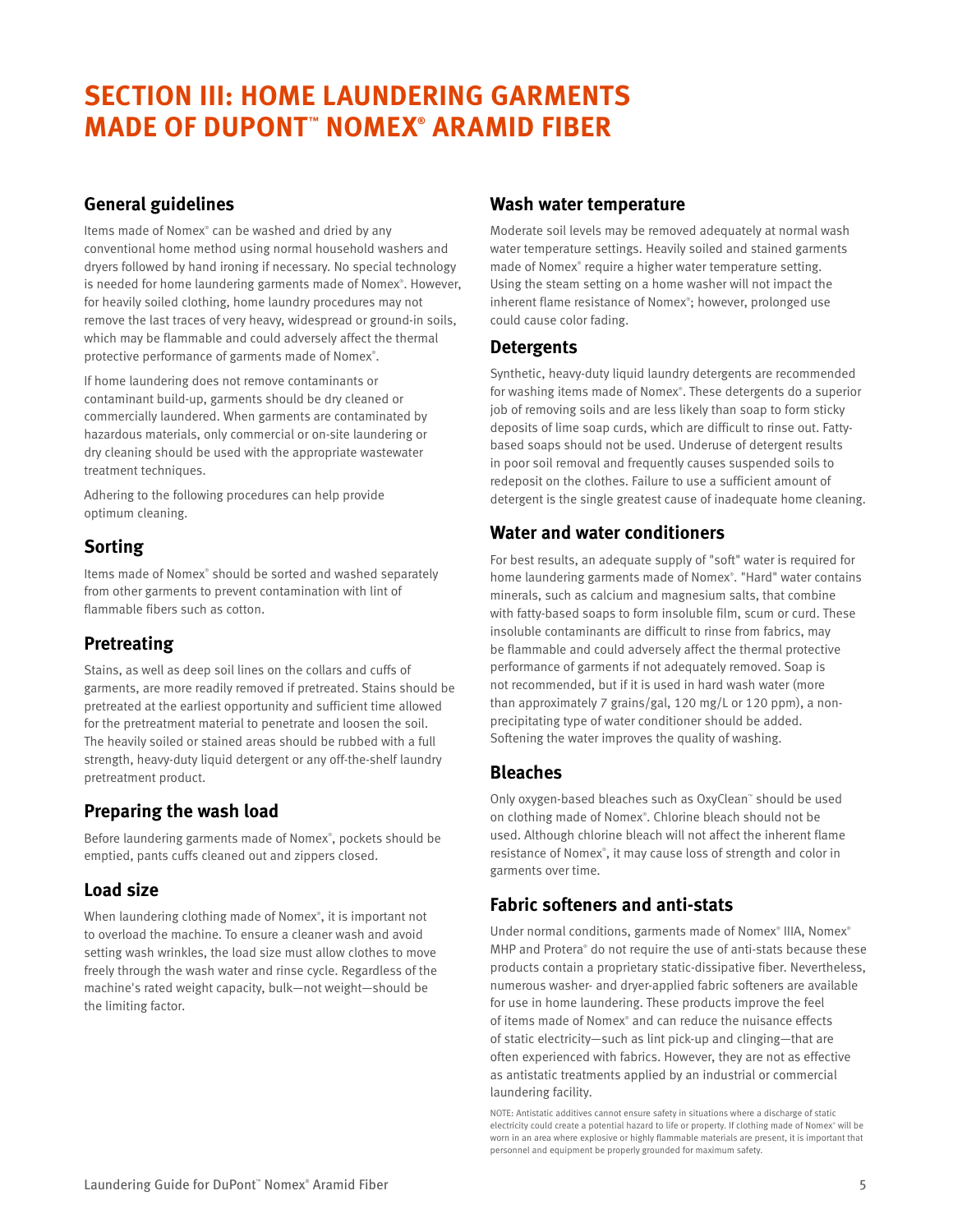## **SECTION III: HOME LAUNDERING GARMENTS MADE OF DUPONT™ NOMEX® ARAMID FIBER**

### **Other Washing Additives**

Commercially available laundry additives or aids, such as scent booster, fabric conditioner, odor eliminator, static guard, wrinkle release or wrinkle remover should not be used with items made of Nomex® if they are flammable. Flammable materials on the surface or within fabric made of Nomex® could adversely affect thermal protection.

## **Drying**

Clothing made of Nomex® will have a smoother appearance when tumble dried instead of being line or drip dried. If line or air drying, flatten garments to minimize wrinkles. Articles made of Nomex® should not be dried in sunlight, which can cause fading but does not affect the flame resistance protection of the garment.

To ensure maximum removal of wrinkles, tumble dryers should not be overloaded. Drying time varies with garment materials and size of the load. Items made of Nomex® dry faster than all-cotton garments of the same weight. When tumble dried at the medium or high temperature setting, a properly sized load usually dries in approximately 20 minutes. The cool down or wrinkle control cycle may be helpful to minimize wrinkles. Use of the steam setting on a home dryer will not impact the inherent flame resistance of Nomex<sup>®</sup>; however, prolonged use could cause color fading.

## **Other Drying Additives**

Commercially available laundry additives or aids, such as dryer sheets or static guard, should not be used with items made of Nomex® if they are flammable. Flammable materials on the surface or within fabric made of Nomex® could adversely affect thermal protection.

## **Ironing**

If clothing made of Nomex® needs pressing or ironing, a steam or dry iron may be used at the medium setting. Commercially available ironing aids such as starch, ironing spray or wrinkle spray should not be used with items made of Nomex® if they are flammable. Flammable materials on the surface or within fabric made of Nomex® could adversely affect thermal protection.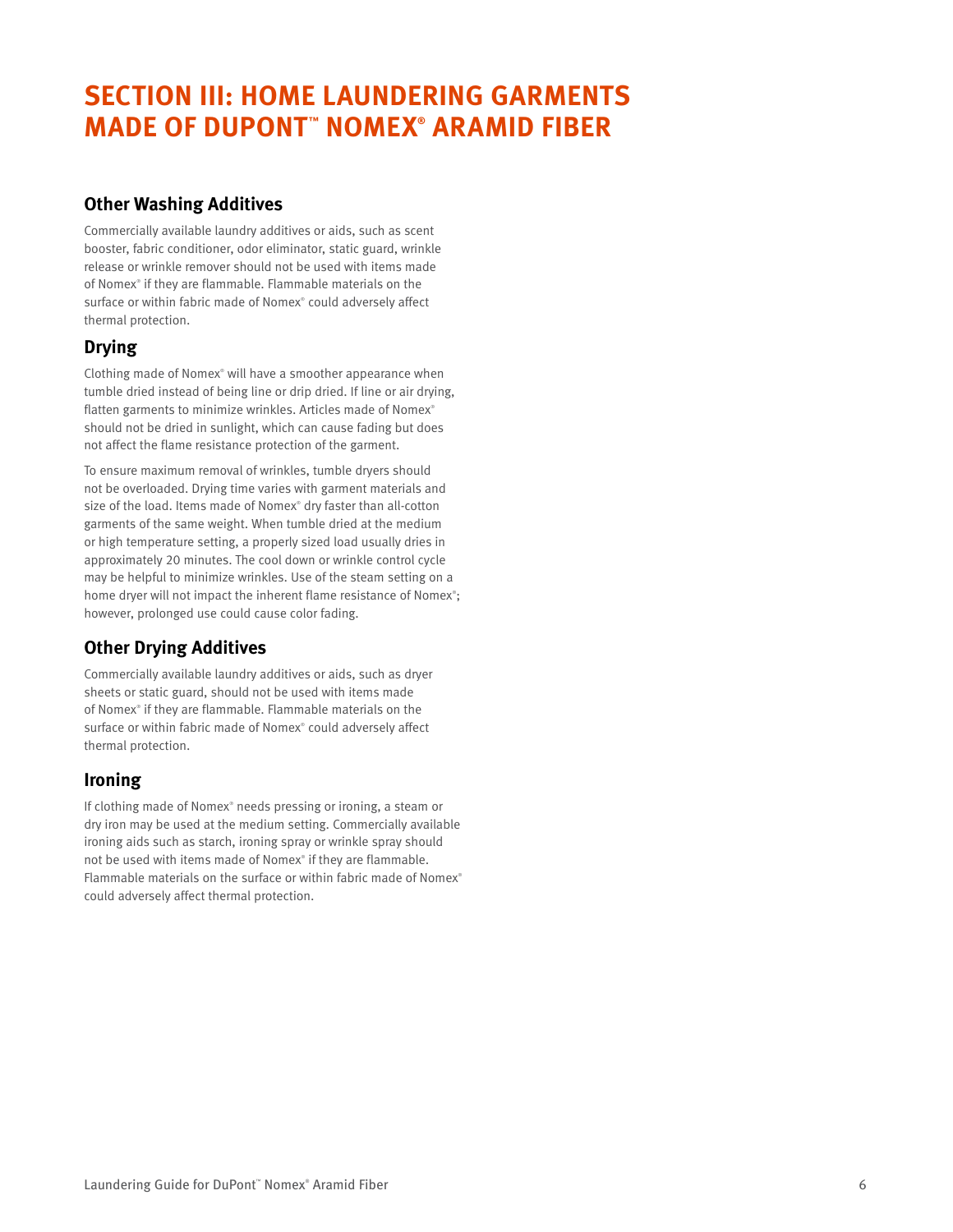## **SECTION IV: DRY CLEANING GARMENTS MADE OF DUPONT™ NOMEX® ARAMID FIBER**

### **General guidelines**

Clothing made of Nomex® can be dry cleaned successfully in any conventional commercial dry-cleaning system. With heavily soiled garments, using a two-bath cycle may improve soil removal and minimize redeposition. Items made of Nomex® should be cleaned separately from items made of other materials to avoid contamination with lint from flammable fibers such as cotton. The practice of maintaining a clean solvent supply must be observed.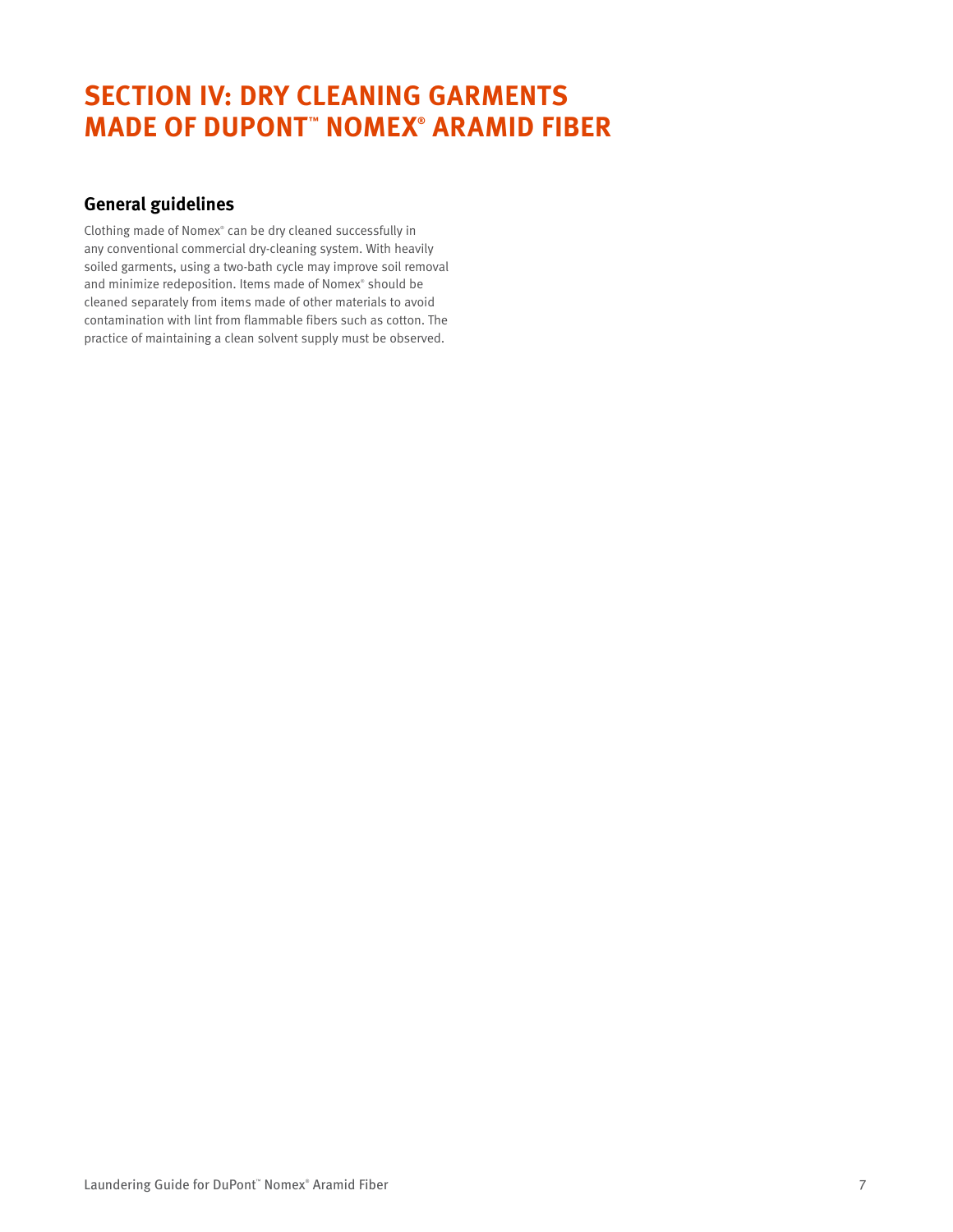## **SECTION V: REMOVING SPOTS AND OTHER NON-STANDARD CONTAMINANTS FROM GARMENTS MADE OF DUPONT™ NOMEX® ARAMID FIBER**

#### **General guidelines**

Properly dyed and finished clothing made of Nomex® is inherently flame resistant. However, flame resistance can be compromised by the presence of flammable contaminants on the garment, or on the fabric from which it is made. Paint, heavy oily soils or other flammable materials encountered in an industrial environment can pose a hazard if not removed from the garment. When accidental exposure occurs, the contaminant should be removed as soon as possible before it sets in or dries. The contaminated garment should be clearly identified so the cleaning facility can spot clean the garment before routine laundering or dry cleaning.

For work assignments where employees are routinely exposed to paint, epoxy or other contaminants that are difficult or impossible to remove, the use of flame-retardant disposable coveralls as overgarments should be considered. Only secondary FR disposable coveralls, such as some DuPont™ Tychem® products, should be worn over primary FR personal protective equipment (PPE). Wearing disposable secondary FR coveralls over clothing made of Nomex® will maintain the wearer's FR protection, minimize laundering issues and prolong the life of the garment made of Nomex®.

Nomex® fiber is resistant to most chemicals typically used to launder, dry clean or spot clean clothing, including special laundry detergent/solvent emulsifier formulations designed to remove paint, tar, adhesives and other difficult-to-clean stains. These special formulations can be used as either spot cleaners or as laundry or dry-cleaning additives. As an added precaution, they should be checked for compatibility with fabric made of Nomex® before any contaminant removal is attempted. The chemical supplier's spotting and cleaning procedure recommendations should be followed.

Because these formulations may contain flammable solvents, garments should be cleaned by standard cleaning methods after spot cleaning. When chemical additives are used in laundering or dry cleaning, items should be thoroughly rinsed to ensure the removal of any residual flammable solvents.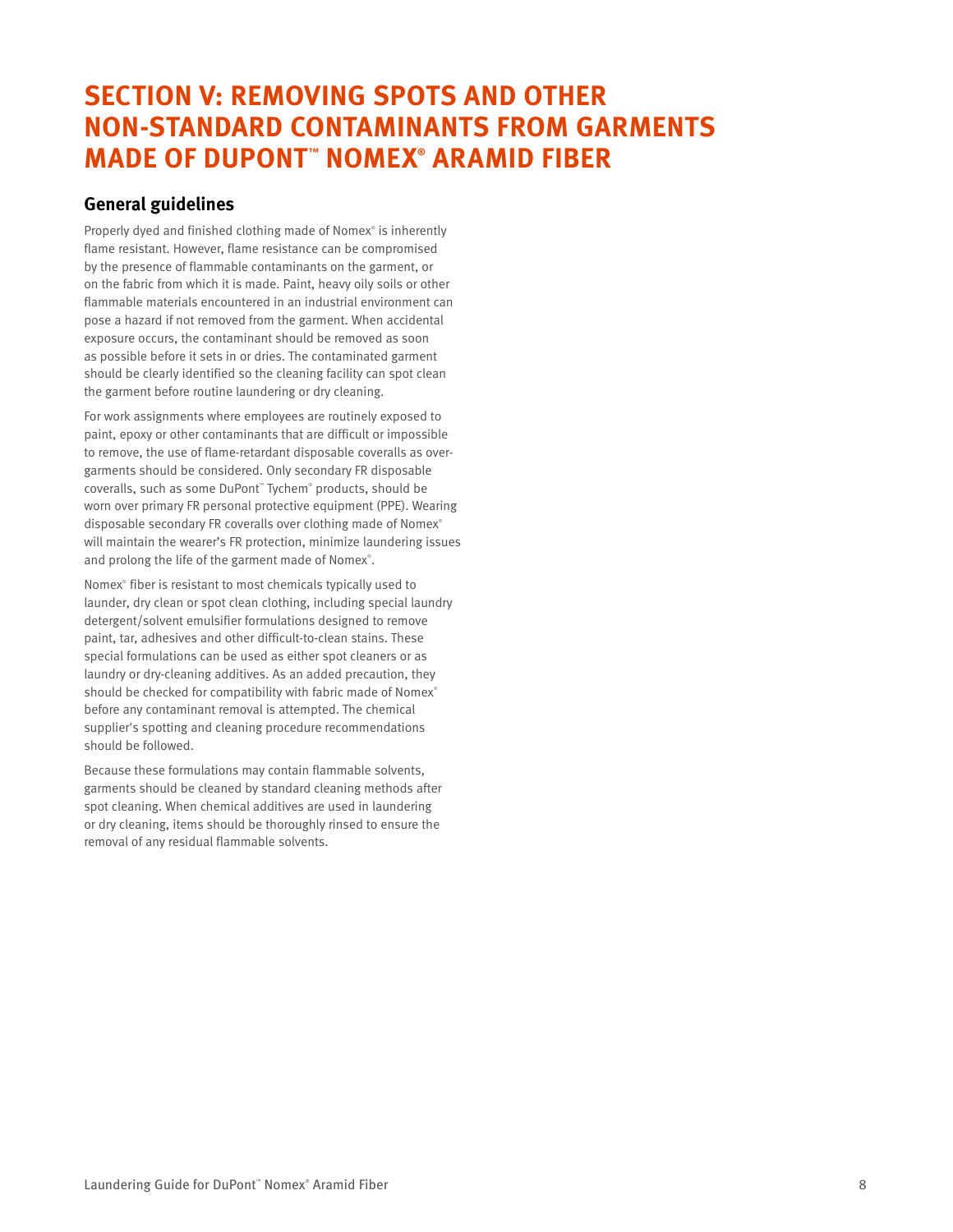## **SECTION VI: APPENDIX**

## **Source List for Commercial Laundering Products**

| <b>Product/Trademark</b>                                                                                                                                                        | Detergent / Sour Vendor                                                                                                                                              |
|---------------------------------------------------------------------------------------------------------------------------------------------------------------------------------|----------------------------------------------------------------------------------------------------------------------------------------------------------------------|
| E-Max Detergent<br>Performance Industrial Detergent<br>Performance Industrial Booster<br>Performance Industrial XXEL Detergent<br>Performance Industrial XXL Sour<br>Turbolizer | <b>Ecolab, Textile Care Division</b><br>1 Ecolab Place<br>St. Paul, MN 55102<br>$(800)$ 553-8683<br>www.ecolab.com                                                   |
| FFT Laundry Cleaner                                                                                                                                                             | FFT Technologies, LLC<br>(formerly Fog Free Technologies)<br>4365 Dorchester Road, Suite 301<br>North Charleston, SC 29405<br>$(843)$ 735-6626<br>www.fftlaundry.com |
| <b>BIO-POWER</b><br><b>DESTAINEX</b><br><b>ENDOW</b>                                                                                                                            | U.N.X. Incorporated<br>707 E Arlington Blvd<br>Greenville, NC 27858<br>$(252)$ 756-8616<br>www.unxinc.com                                                            |
| Spectrum<br>Structure<br>Secure                                                                                                                                                 | <b>Washing Systems, LLC (WSI)</b><br>167 Commerce Drive<br>Loveland, OH 45140<br>$(800)$ 272-1974<br>www.washingsystems.com                                          |
|                                                                                                                                                                                 |                                                                                                                                                                      |
| <b>Product/Trademark</b><br>XIAMETER <sup>®</sup> AFE-1430<br>Dow Corning <sup>®</sup> Antifoam 1430                                                                            | <b>Antifoams Vendor</b><br><b>Dow Corning</b><br>PO Box 994<br>Midland, MI 48686<br>$(800)$ 248-2481                                                                 |
|                                                                                                                                                                                 | www.xiameter.com                                                                                                                                                     |
| <b>Product/Trademark</b>                                                                                                                                                        | <b>Anti-static Vendor</b>                                                                                                                                            |
| U.N.X. ANTI-STAT                                                                                                                                                                | U.N.X. Incorporated<br>707 E Arlington Blvd<br>Greenville, NC 27858<br>$(252)$ 756-8616                                                                              |
|                                                                                                                                                                                 | www.unxinc.com                                                                                                                                                       |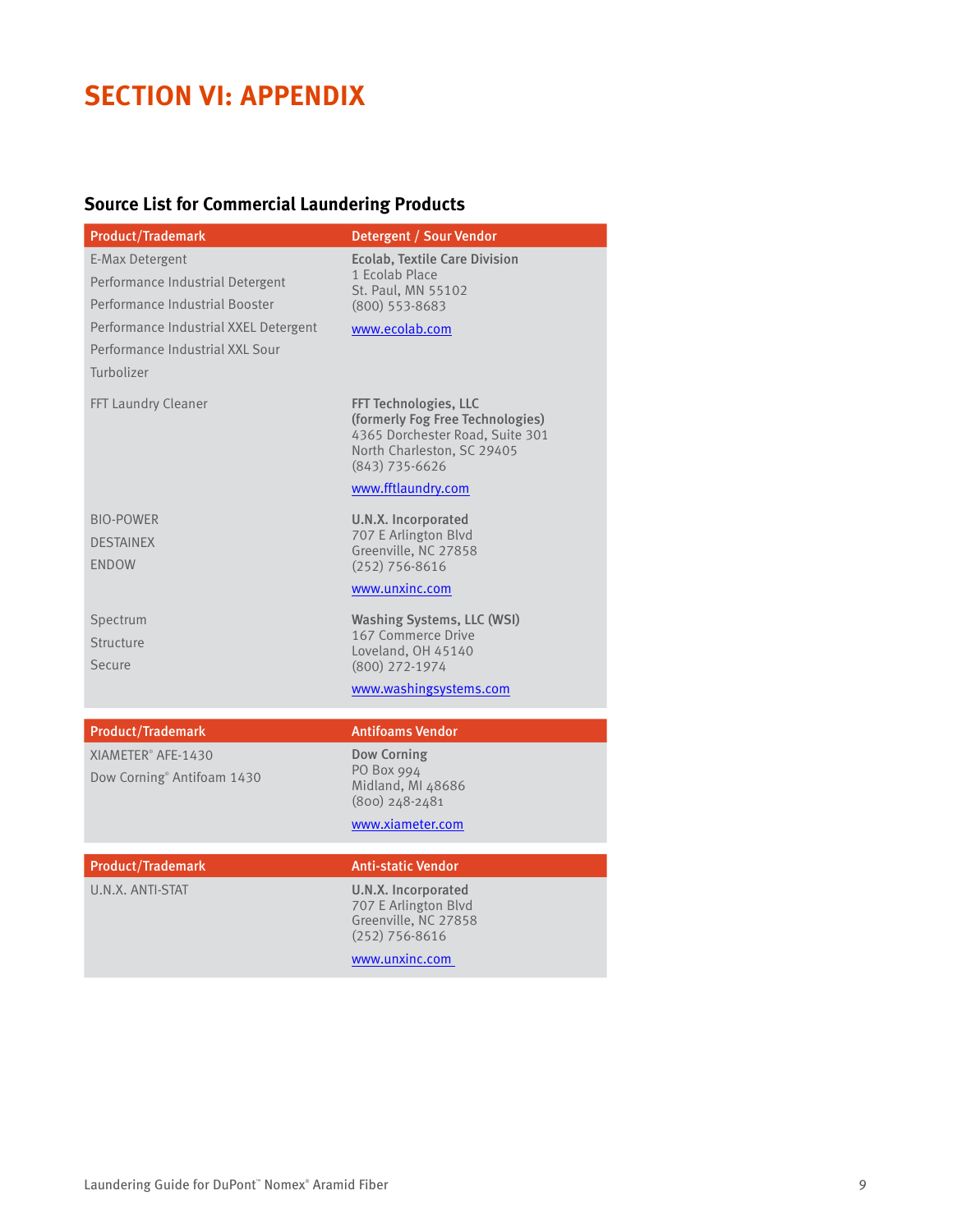## **SECTION VI: APPENDIX**

### **Source List for Commercial Laundering Products**

| <b>Product/Trademark</b>                       | Water / Oil Repellents Vendor                                                                                |
|------------------------------------------------|--------------------------------------------------------------------------------------------------------------|
| FIRELINE WINSOL GUARD 690 PLUS                 | <b>WINSOL Laboratories</b><br>1417 NW 51st Street<br>Seattle, WA 98107<br>$(800)$ 782-5501<br>www.winsol.com |
|                                                |                                                                                                              |
| <b>Product/Trademark</b>                       | <b>Disinfectant Vendor</b>                                                                                   |
| <b>IDO Cleaner, Disinfectant and Sanitizer</b> |                                                                                                              |

NOTE: Listing of products in this appendix does not indicate a DuPont endorsement. Other products not listed in this appendix also may be acceptable laundering products for garments made of Nomex® aramid fiber. Other products that have not been tested but that belong to the same class of low-temperature, low-alkalinity, high surfactant-based products also may provide acceptable results.